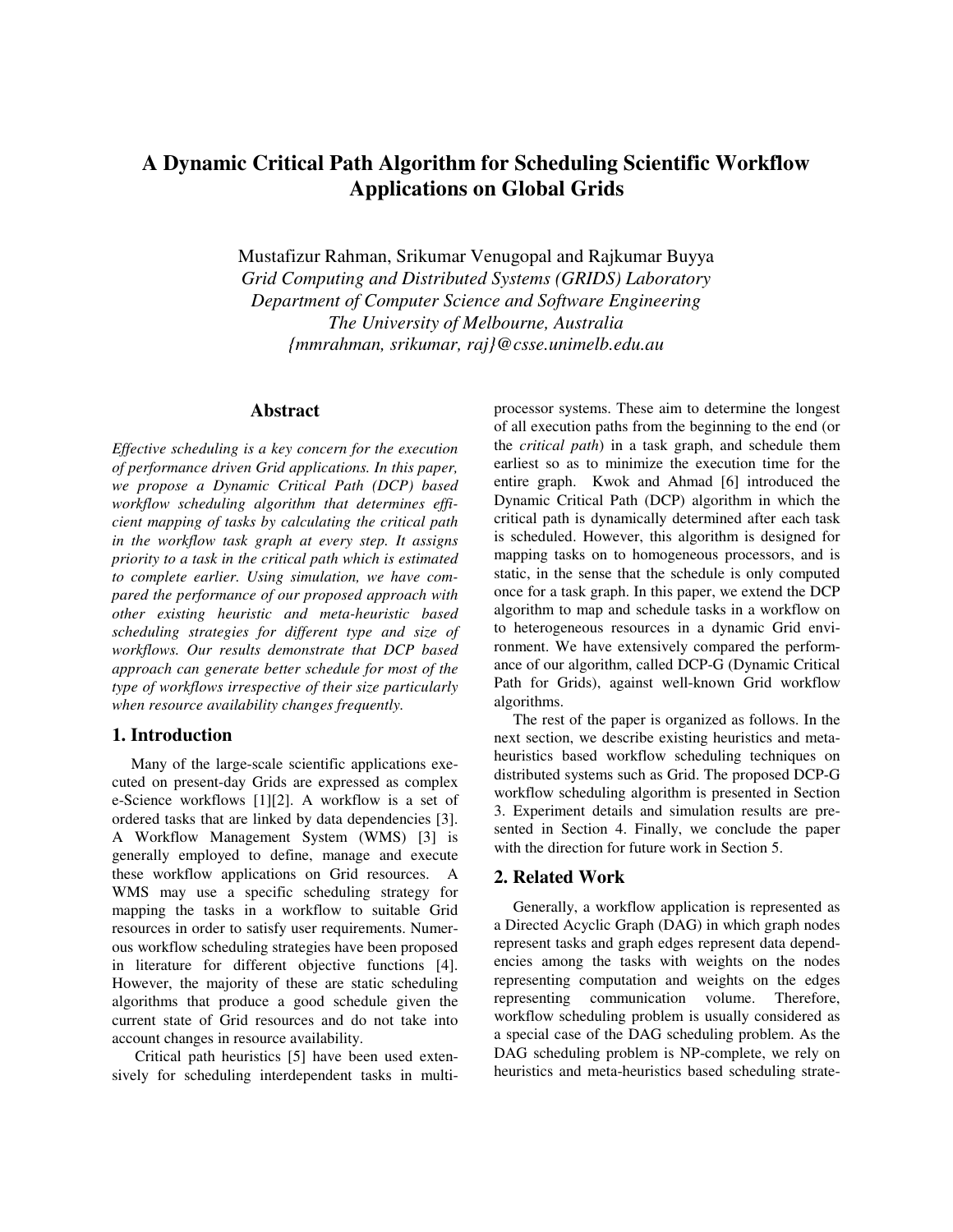gies to achieve the most efficient possible solution. In the following, we present some of the well-known heuristics and meta-heuristics for workflow scheduling on Grid systems.

**Myopic [7]:** schedules an unmapped ready task, in arbitrary order, to a resource which is expected to complete that task earliest, until all tasks have been scheduled. It is considered as the simplest method for scheduling workflow applications.

**Min-Min [8]:** is a list scheduling heuristic that assigns priority to the task based on its Expected Completion Time (ECT) on a resource. In every step of iteration, it discovers the task that has Minimum Expected Completion Time (MCT) among all the available tasks and assigns it to the resource that provides the MCT. This is repeated until all tasks are assigned. The intuition behind Min-Min is to consider all unmapped independent tasks during each mapping decision, whereas Myopic only considers one task at a time.

**Max-Min [8]:** is similar to Min-Min except that in each iterative step, a task having the maximum ECT is chosen to be scheduled on the resource which is expected to complete the task at the earliest time. Intuitively, Max-Min attempts to minimize the total workflow execution time by assigning longer tasks to comparatively better resources. Both Min-Min and Max-Min have been used for scheduling workflow tasks in Pegasus [9].

**Heterogeneous Earliest Finish Time (HEFT) [10]:** used in the ASKALON workflow manager [7][11], is a well-established list scheduling algorithm which assigns higher priority to the workflow task having higher rank value. It calculates rank value based on the average execution time for each task and average communication time between resources of two successive tasks, where the tasks in the 'critical path' get comparatively higher rank values. In the resource selection phase, tasks are scheduled in the order of their priorities and each task is assigned to the resource that can complete the task at the earliest time. The advantage of using this technique over Min-Min or Max-Min is that while assigning priorities to the tasks it considers the entire workflow rather than focusing on only unmapped independent tasks at each step.

**Greedy Randomized Adaptive Search Procedure (GRASP) [12]:** is an iterative randomized search technique. In GRASP, a number of iterations are conducted to search a possible optimal solution for mapping tasks on resources. A solution is generated at each iterative step and the best solution is kept as the final schedule. This searching procedure terminates when the specified termination criterion, such as the

completion of a certain number of iterations, is satisfied. GRASP can generate better schedules than the other scheduling techniques stated previously as it searches the whole solution space considering entire workflow and available resources.

**Genetic Algorithm [13]:** is also meta-heuristic based scheduling technique such as GRASP. It allows a high quality solution to be derived from a large search space in polynomial time by applying the principles of evolution. Instead of creating a new solution by randomized search as in GRASP, GA generates new solutions at each step by randomly modifying the good solutions generated in previous steps which results a better schedule within less time.

# **3. The Proposed DCP-G Algorithm**

For a task graph, the lower and upper bounds of starting time for a task are denoted as the Absolute Earliest Start Time (AEST) and the Absolute Latest Start Time (ALST) respectively. In the DCP algorithm [6], the tasks on the critical path have equal AEST and ALST values as delaying these tasks affects the overall execution time for the task graph. The first task on the critical path is mapped to the processor identified for it. This process is repeated until all the tasks in the graph are mapped.

However, this algorithm is designed for scheduling all the tasks in a task graph with arbitrary computation and communication times to a multiprocessor system with unlimited number of fully connected identical processors. But, Grids [14] are heterogeneous and dynamic environments consisting of computing, storage and network resources with different capabilities and availability. Therefore, to work on Grids, the DCP algorithm needs to be extended in the following manner:

- For a task, the initial AEST and ALST values are calculated for the resource which provides the minimum execution time for the task. The overall objective is to reduce the length of the critical path at every pass. We follow the intuition of the Min-Min heuristic in which a task is assigned to the resource that executes it fastest.
- For mapping a task on the critical path, all available resources are considered by DCP-G, as opposed to the DCP algorithm, which considers only the resources (processors) occupied by the parent and child tasks. This is because, in the latter case, the execution time is not varied for different processors, and only the communication time between the tasks could be reduced by assigning tasks to the same resource. However, in Grids, the communication and computation times are both liable to change because of resource heterogeneity.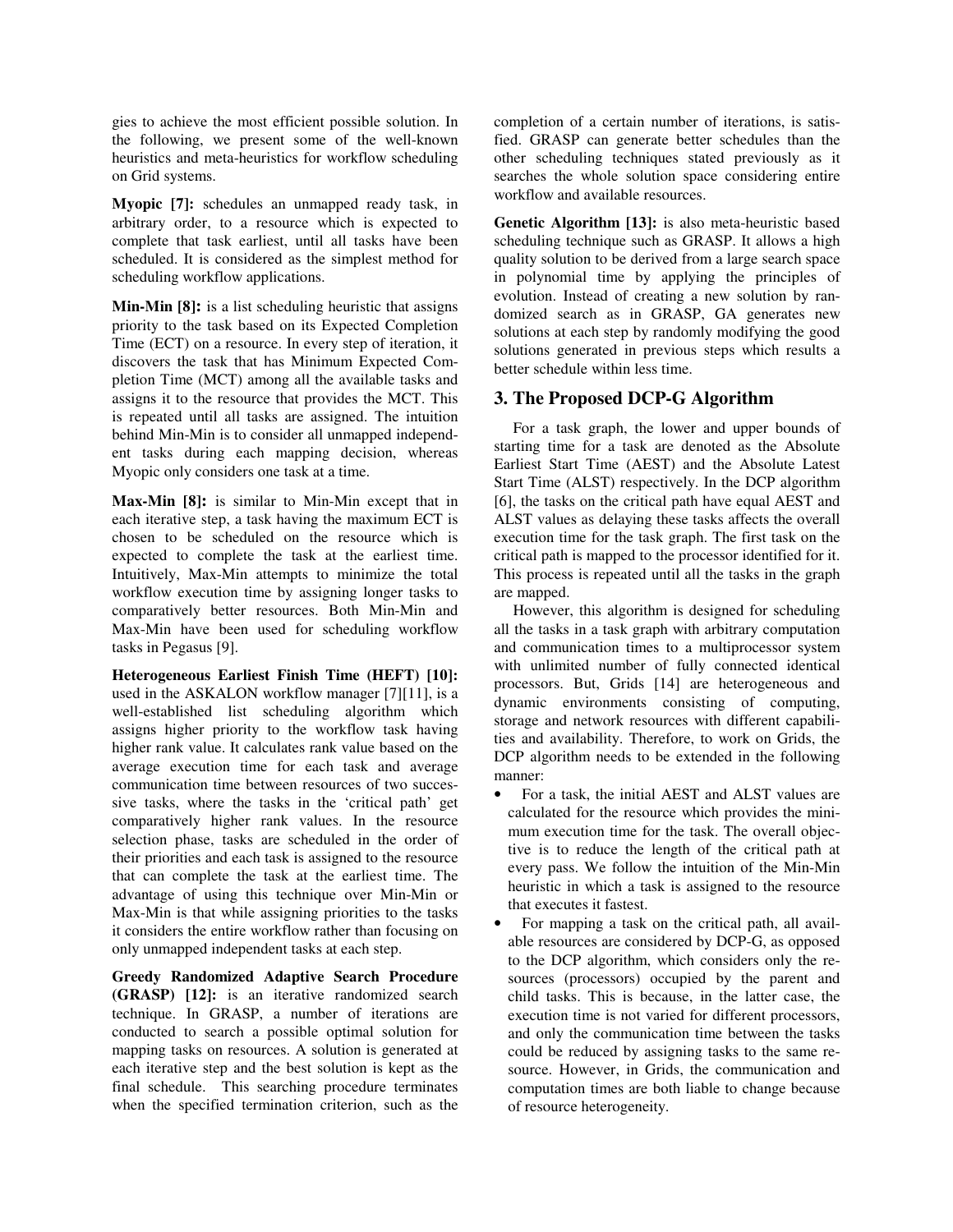When a task is mapped to a resource, its execution time and data transfer time from the parent node are updated accordingly. This changes the AEST and ALST of succeeding tasks.

#### **3.1. Calculation of AEST and ALST in DCP-G**

In DCP-G, the start time of a task is not finalized until it is mapped to a resource. Here, we also introduce two more attributes: the Absolute Execution Time (AET) of a task which is the minimum execution time of the task, and Absolute Data Transfer Time (ADTT) which is the minimum time required to transfer the output of the task given its current placement. Initially, AET and ADTT are calculated as,

$$
AET(t) = \frac{Task\_size(t)}{\max_{k \in \text{Re} sourceList} \{PC(R_k)\}}
$$

$$
ADTT(t) = \frac{Task\_output\_size(t)}{\max_{k \in \text{Re} sourceList} \{BW(R_k)\}}
$$

Where,  $PC(R_k)$  and  $BW(R_k)$  are processing capability and transfer capacity i.e. Bandwidth of resource *R<sup>k</sup>* respectively.

Whenever a task t is scheduled to a resource, the values of *AET*(*t*) and *ADTT*(*t*) are updated accordingly. Therefore, the AEST of a task t on resource R, denoted by  $AEST(t, R)$ , is recursively defined as,

$$
AEST(t, R) = \max_{1 \leq k \leq p} \{ AEST(t_k, R_{t_k}) + AET(t_k) + C_{t, t_k}(R_t, R_{t_k}) \}
$$

where, *t* has *p* parent tasks,  $t_k$  is the  $k^{\text{th}}$  parent task and,  $AEST(t, R) = 0$ ; if *t* is an entry task.

 $C_{t,t_k}(R_t, R_{t_k}) = 0$ ; if  $R_t = R_{t_k}$ 

 $C_{t,t_k}(R_t, R_{t_k}) = ADTT(t_k)$ ; if *t* and  $t_k$  are not scheduled.

Here, the communication time between two tasks is considered to be zero if they are mapped to the same resource, and equal to the ADTT of parent task, if the child is not mapped yet. Using this definition, the AEST values can be computed by traversing the task graph in a breadth-first manner beginning from the entry tasks.

Once AESTs of all the tasks are computed, it is possible to calculate Dynamic Critical Path Length (DCPL) which is the schedule length of the partially mapped workflow. DCPL can be defined as,

$$
DCPL = \max_{1 \leq i \leq n} \{ AEST(t_i, R_{t_i}) + AET(t_i) \}
$$

where, *n* is the total number of tasks in the workflow.

After computing the DCPL, the values of ALST can be calculated by traversing the task graph in a breadth-first manner but in the reverse direction. Thus, the ALST of a task *t* in resource *R*, denoted as  $ALST(t, R)$ , can be recursively defined as,

$$
\begin{aligned} ALST(t,R) = \min\limits_{1 \leq k \leq c}\{ALST(t_k,R_{t_k}) - AET(t) - C_{t,t_k}(R_t,R_{t_k})\} \end{aligned}
$$

where, *t* has *c* child tasks,  $t_k$  is the  $k^{\text{th}}$  child task and,  $ALST(t, R) = DCPL - AET(t)$ ; if *t* is an exit task.

$$
C_{t,t_k}(R_t, R_{t_k})=0
$$
; if  $R_t = R_{t_k}$ 

 $C_{t,t_k}(R_t, R_{t_k}) = ADTT(t_k)$ ; if *t* and  $t_k$  are not mapped.

 As in DCP, a task in DCP-G is considered to be on the critical path if its AEST and ALST values are equal. In order to reduce the value of DCPL at every step, the task selected for scheduling is the one that is on the critical path and has no unmapped parent tasks.

#### **3.2. Resource Selection**

After identifying a critical task, we need to select an appropriate resource for that task. We select the resource that provides the minimum execution time for that task. This is discovered by checking all the available resources for one that minimizes the potential start time of the critical child task on the same resource, where the critical child task is the one with the least difference of AEST and ALST among all the child tasks of the critical task. Finally, the critical task is mapped to the resource that provides earliest combined start time.

#### **3.3. DCP-G Example**

Figure 1 illustrates the DCP-G algorithm with a step-by-step explanation of the mapping of tasks in a sample workflow. The sample workflow consists of five tasks denoted as  $T_0$ ,  $T_1$ ,  $T_2$ ,  $T_3$  and  $T_4$  with different execution and data transfer requirements. The length and size of the output of each task shown in Figure 1(a) are measured in Million Instructions (MI) and GigaBytes (GB) respectively. The tasks are to be mapped to two Grid resources  $R_1$  and  $R_2$  with processing capability (PC) and transfer capacity i.e. Bandwidth (BW) as indicated at the bottom of Figure 1.

First, the AET and ADTT values for each task are calculated as shown in Figure  $1(a)$ . Then using these values, AEST and ALST of all the tasks are calculated according to Section 3.1 (Figure 1(b)). Since  $T_0$ ,  $T_2$ ,  $T_3$ and  $T_4$  have equal AEST and ALST, they are on critical path with  $T_0$  as the highest task. Hence,  $T_0$  is selected as the critical task and mapped to resource  $R_1$ which gives  $T_0$  the minimum combined start time. At the end of this step, the schedule length of the workflow, i.e. DCPL is 890. Similarly, in Figure 1(c),  $T_2$  is selected as critical task and mapped to  $R_1$ . As both  $T_0$ and  $T_1$  are mapped to  $R_1$  and the data transfer time of  $T_0$  is now zero, the AEST and ALST of all the tasks are changed and the schedule length becomes 850 (Figure 1(d)). In the next step,  $T_3$  is mapped to  $R_1$  as well and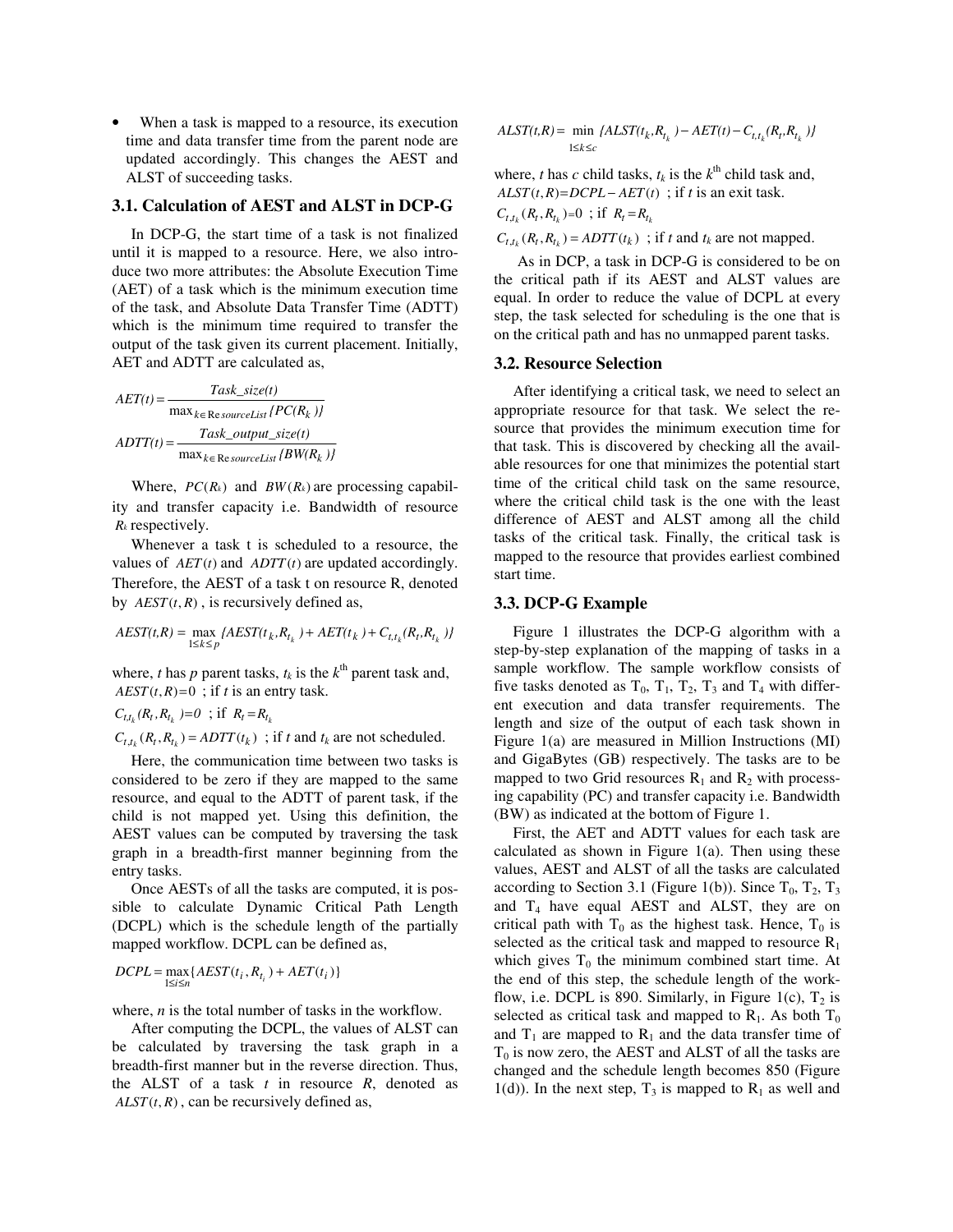

**Figure 1. Example of workflow scheduling using DCP-G algorithm** 

the DCPL is reduced to 770 as the data transfer time for  $T_2$  is zero.

Now  $T_4$  is the only task remaining on the critical path (Figure 1(e)). However, one of its parent tasks,  $T_1$ , is not mapped yet and therefore  $T_1$  is selected as critical task. As  $T_2$  and  $T_3$  are already mapped to R1, the start time of  $T_1$  on  $R_1$  is 700. Therefore,  $T_1$  is mapped to  $R_2$  as its start and end times on  $R_2$  are 180 and 430 respectively. Finally, when  $T_4$  is mapped to  $R_1$ (Figure 1(g)), all the tasks have been mapped and the schedule length can not be improved any further and a schedule length of 750 is obtained. The final schedule generated by DCP-G is shown in a table in Figure 1(h).

#### **4. Performance Evaluation**

We evaluate DCP-G by comparing the schedules produced by it against those produced by the other algorithms described previously for a variety of workflows in a simulated Grid environment. In this section, first we describe our simulation methodology and setup, and then present the results of experiments.

#### **4.1. Simulation methodology**

We use GridSim [15] to simulate the application and Grid environment for our simulation. We model different entities in GridSim in the following manner.

**Workflow model.** We implement a workflow generator that can generate various formats of weighted pseudo-application workflows. The following input parameters are used to create a workflow.

• *N*, the total number of tasks in the workflow.

• α, the shape parameter represents the ratio of the total number of tasks to the width (i.e. maximum number of nodes in a level). So width  $W = \left|\frac{N}{\alpha}\right|$ I 1 Г α N

• Type of workflow: Our workflow generator can generate three types of workflow namely parallel workflow, fork-join workflow and random workflow.

*Parallel workflow:* In parallel workflow [16], a group of tasks creates a chain of tasks with one entry and one exit task and there can be several such chains in one workflow. Here, one task is dependent on only one task, but the tasks at the head of chains are dependant on entry task and the exit task is dependant on the tasks at the tail of chains. Number of levels in a parallel workflow can be specified as,

Number of levels = 
$$
\left\lfloor \frac{N-2}{W} \right\rfloor
$$

*Fork-join workflow*: In fork-join workflow [2], forks of tasks are created and then joined. So, there can be only one entry task and one exit task in this kind of workflow but the number of tasks in each level depends on total number of tasks and the width in that level, W. Number of levels in fork-join workflow can be speci-

fied as, Number of levels =  $\frac{N}{W+1}$  $\left\lfloor \frac{N}{W+1} \right\rfloor$  $\mathbf{r}$  $W+1$ N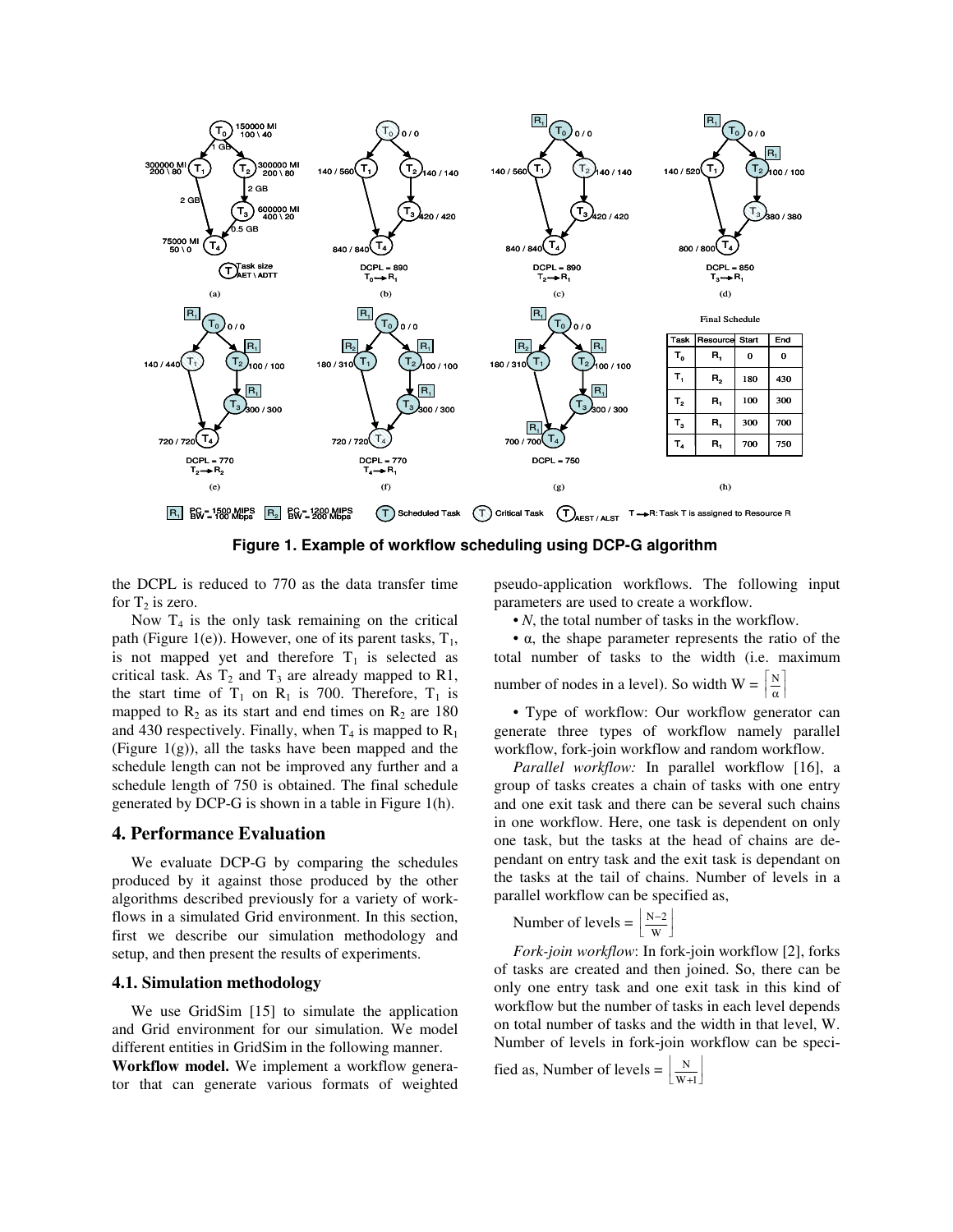*Random workflow:* In random workflow, dependency and number of parent tasks of a task which equals to the indegree of a node in DAG representation of the workflow, is generated randomly. Here, task dependency and the indegree are calculated as,

Maximum Indegree (T<sub>i</sub>) =  $\frac{w}{2}$  $\left\lfloor \frac{W}{2} \right\rfloor$ 2 *W*

Minimum Indegree  $(T_i) = 1$ 

Parent  $(T_i) = \{T_x | T_x \in [T_0...T_{i-1}]\}$ ; if  $T_i$  is not a root  $\frac{W}{2}$ L *W*

2

task; where, x is a random number and  $0 \le x \le \left\lfloor \frac{w}{2} \right\rfloor$ 

Parent  $(T_i) = \{\phi\}$ ; if  $T_i$  is a root task

In Figure 2, a sample of each type of workflow is illustrated where N=10, and  $\alpha$ =5.



**Figure 2. Three sample workflows : (a) Parallel workflow; (b) Fork-join workflow; (c) Random workflow** 

In simulation, we use MI (Million Instructions) to denote the length of tasks and MB (Mega Bytes) to denote the output data size of each task.

**Resource model.** As the execution environment for tasks in scientific workflows is heterogeneous, we use heterogeneous resources with different processing capabilities. Here, we choose 8 resources (refer to Table 1) from the European Data Grid (EDG) 1 test bed [17] used for simulation in [18]. The processing capability of the resources is measured in MIPS (Million Instructions per Second) and the bandwidth in Mbps (Megabits per second).

| <b>Resource Name/Site</b> | No. of       | <b>Single PE</b>     | Mean |
|---------------------------|--------------|----------------------|------|
| (Location)                | <b>Nodes</b> | <b>Rating (MIPS)</b> | Load |
| RAL (UK)                  | 41           | 1140                 | 0.9  |
| NorduGrid (Norway)        | 17           | 1176                 | 0.9  |
| NIKHEF (Netherlands)      | 18           | 1166                 | 0.9  |
| Milano (Italy)            |              | 1000                 | 0.5  |
| Torino (Italy)            | 4            | 1330                 | 0.5  |
| Catania (Italy)           | 5            | 1200                 | 0.6  |
| Padova (Italy)            | 13           | 1000                 | 0.4  |
| Bologna (Italy)           | 20           | 1140                 | 0.8  |

**Table 1. Resources used for evaluation** 

### **4.2. Simulation setup**

The workflows for evaluation are generated using the following parameters:

Type = {parallel, fork-join, random}

 $N = \{50, 100, 200, 300\}$  $\alpha = \{10\}$ 

Here, the size of each task in the workflow is generated from a uniform distribution between 100,000 MI to 500000 MI while the output data size of each task is also generated from a uniform distribution between 1 GB and 5 GB.

For GRASP, we run 600 iterations to map tasks to the resources and then select the best schedule out of those are generated. For GA, the parameters for various genetic operators such as selection, crossover and mutation are set using those applied in previous studies [19]. Table 2 shows the values of different parameters used for simulating GA.

| Parameter                      | Value/type             |  |
|--------------------------------|------------------------|--|
| Population size                | 60                     |  |
| Crossover probability          | 0.7                    |  |
| Swapping mutation probability  | 0.5                    |  |
| Replacing mutation probability | 0.8                    |  |
| <b>Fitness function</b>        | Makespan of workflow   |  |
| Selection scheme               | Elitism-Roulette Wheel |  |
| Stopping condition             | 300 iterations         |  |
| Initial individuals            | Randomly generated     |  |

**Table 2. Parameters of Genetic Algorithm** 

#### **4.3. Results and Observations**

We evaluate the scheduling heuristics on the basis of the total makespan produced and the time required for scheduling the workflows. Makespan is the total time required for executing an entire workflow.

Two sets of experiments were carried out. In the first set, we consider an ideal case where availability and load of Grid resources remain static over time. For this environment, we statically map tasks to resources according to different strategies and execute tasks accordingly. In the next set, we evaluate the strategies on a more realistic scenario where the availability and load of Grid resources vary over time. In this case, the instantaneous load (i.e. number of PEs occupied) for each resource during the simulation was derived from a Gaussian distribution, as performed in [18].

**4.3.1 Execution time in static environment.** The graphs in Figure 3 plot the execution time of parallel, fork-join and random workflows of 50, 100, 200 and 300 tasks for seven workflow scheduling strategies namely, Myopic, Min-Min, Max-Min, HEFT, DCP-G, GRASP and GA in static environment.

For random workflow (refer to Figure 3(c)), DCP-G can generate schedules with up to 13% less makespan than HEFT which generates better schedule than Myopic, Min-min and Max-min. Since from any task in the random workflow, there can be multiple paths to an exit node, assigning priority to tasks dynamically helps DCP-G to generate better schedules. As GRASP and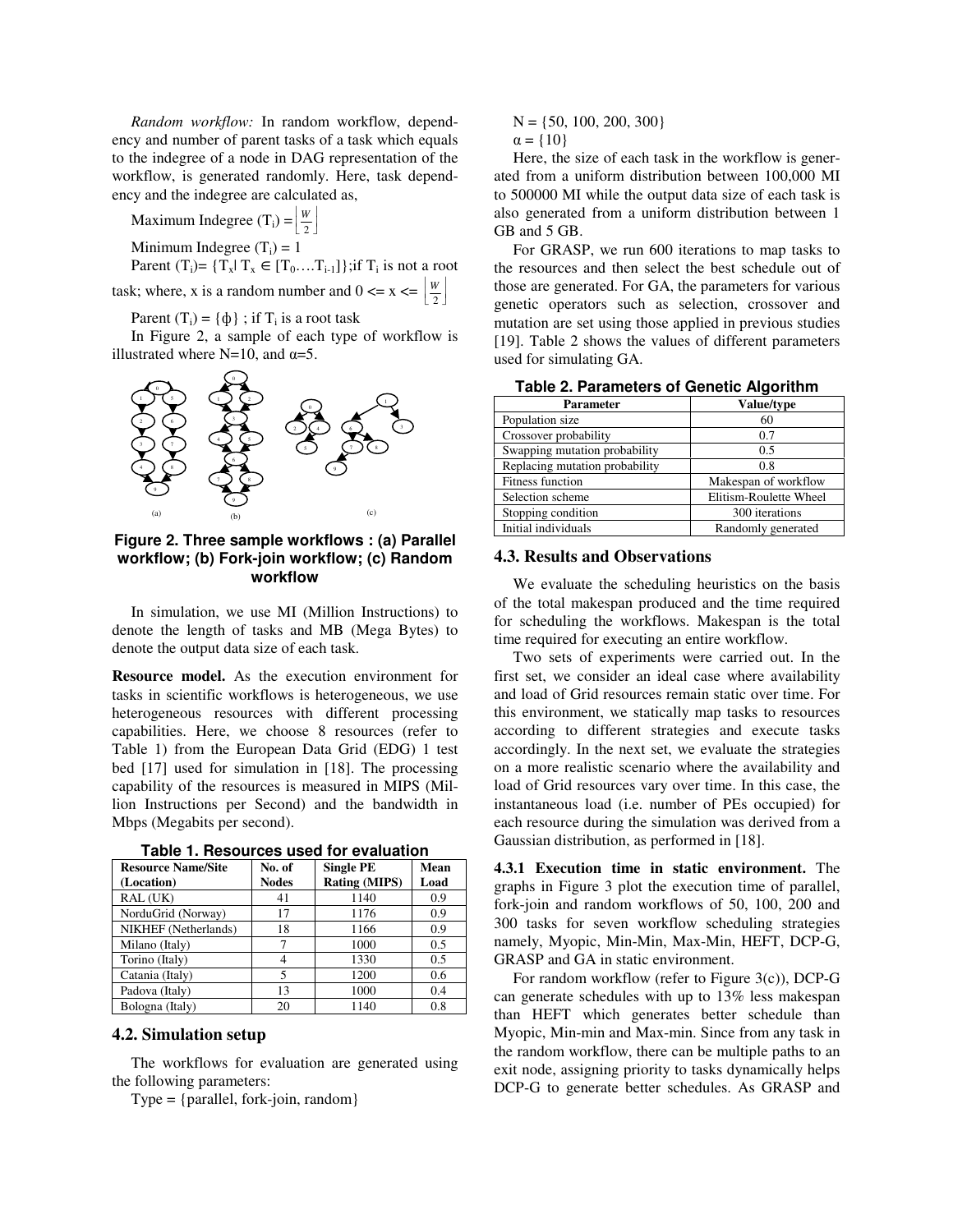



GA search the entire solution space for the best schedule, they generate 20-30% better schedule than DCP-G.

However, execution time of fork-join workflows (refer to Figure 3(b)) shows a significant difference between heuristics and meta-heuristics based approaches. During the process of task selection for mapping, heuristics-based approaches do not consider the impact of mapping child tasks. Thus, all the heuristic based techniques generate similar schedule with DCP-G being marginally better. However, in a forkjoin workflow, a join task depends on the output of all the forked independent tasks that precede it. If this join task is assigned to a resource with low bandwidths to other resources, increase in data transfer time impacts the makespan adversely. However, meta-heuristics (GA, GRASP) consider the impact of mapping not only



**Figure 4. Execution time of different types of workflows for dynamic environment** 

the parent fork tasks but also the child join tasks, and are therefore, able to generate 40-50% better schedule than DCP-G which is the best among all the heuristicsbased methods.

According to Figure 3(a), execution time of parallel workflow exhibits slow exponential growth with the increase in workflow size. The reason is that, unlike fork-join workflows, the number of unmapped ready tasks at every step of scheduling in a parallel workflow always equal to *W* and a task becomes ready as soon as its parent finishes. Thus, when available resources are less than unmapped ready tasks, the time spent by some of these tasks in waiting to be scheduled results in an increase in the total execution time. In case of parallel workflows, DCP-G and GA generate better schedule than others and the makespan is reduced by least 20%.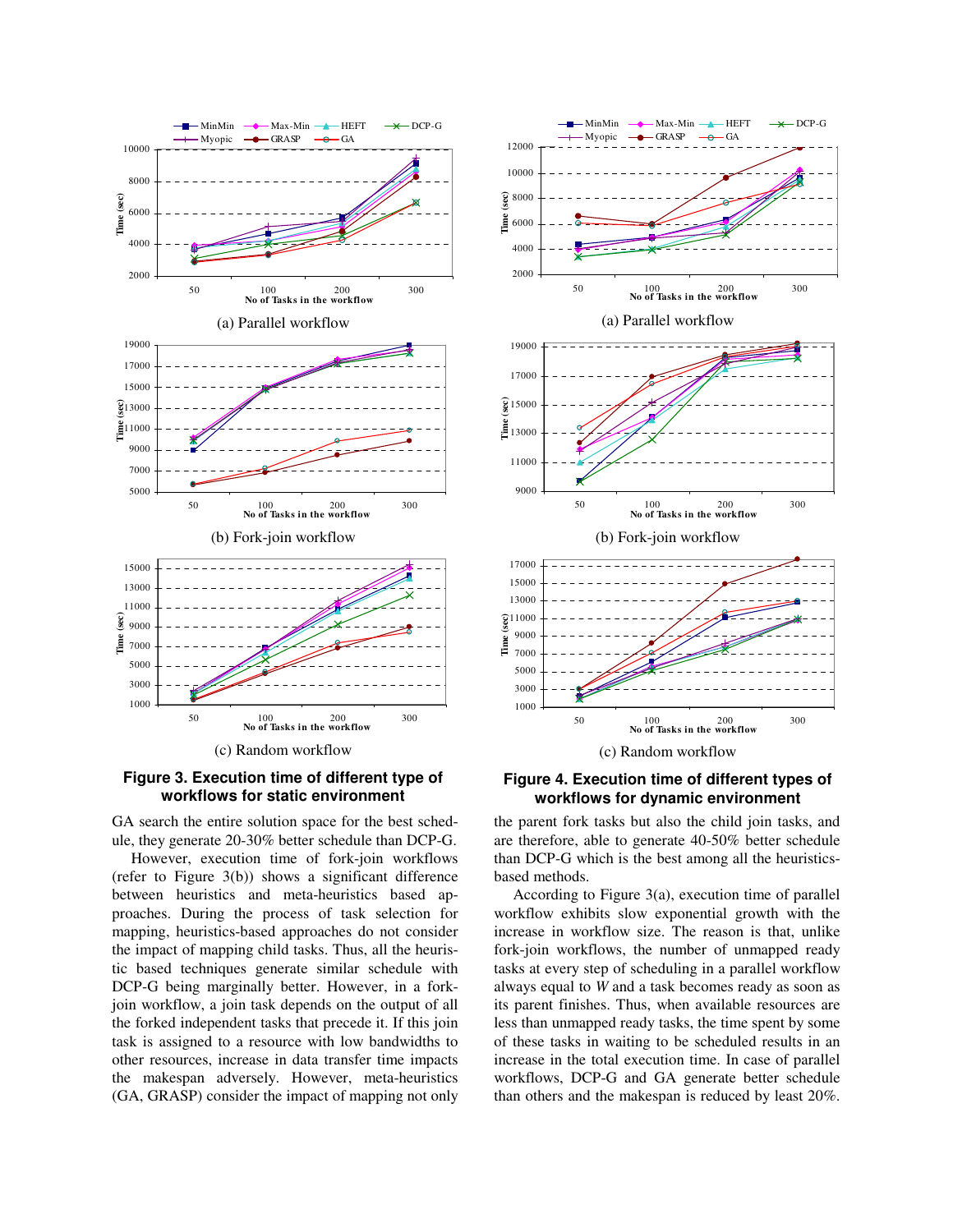Here, the execution time of GRASP rises beyond that of DCP-G as the number of candidate solutions for task mapping increases exponentially with workflow size. This will be explained further in Section 4.3.3.

**4.3.2. Execution time in dynamic environment.** In dynamic environment, as the resource availability changes over time, resource availability information needs to be continuously updated after a certain period of time and the tasks have to be re-mapped, if necessary, depending on the updated availability of resources. Here, we compare the performance of rescheduling using DCP-G and other heuristics-based approaches against the static schedules generated by the meta-heuristics.

Figure 4 shows the execution time of different scheduling techniques in dynamic environment, where resource information is updated every 50 seconds. The number of available processing elements, and hence the number of tasks that can start execution in a resource varies with the load on the resource. However, for GA and GRASP, if a resource is heavily-loaded and unavailable, the tasks mapped to that resource have to wait to be executed. This waiting time consequently impacts start time of other dependent tasks and increases the makespan. This is reflected in the poor performance of GA and GRASP in the graphs in Figure 4. Thus, heuristics-based approaches are able to generate up to 30% better schedule than these two metaheuristics based approaches. Among the heuristics, DCP-G is able to achieve up to 6% better makespan than the others. This is because, in DCP-G, tasks on the critical path waiting to be executed on a heavily-loaded resource are rescheduled on to resources with available processing elements. This reduces the critical path length and therefore, the makespan for the execution.

It can also be seen that heuristic-based approaches perform better in dynamic than static environments for the same workflows and experimental setup. This can be attributed to the fact that not only the load but the resource availability in dynamic environments is updated regularly. This means that the heuristics are able to adapt to better resources being more frequently available and therefore, produce better schedules.

**4.3.3 Scheduling time.** Table 3 shows the average scheduling time (in milliseconds) for one task of parallel, fork-join and random workflows to generate a single schedule for different scheduling techniques. To generate a single schedule, Myopic, Min-Min, Max-Min and HEFT require nearly 1 millisecond for each task irrespective of workflow size and type whereas the average scheduling time of one task for DCP-G is 16 to 17 milliseconds, and does not vary with the type of workflow as the task selection procedure is independent of workflow structure.

Scheduling time using GRASP increases exponentially not only with the increase of tasks in a workflow but also with change in workflow structure. In each iteration, GRASP creates Restricted Candidate List (RCL) for each unmapped ready task and then selects resource for the task in random. When number of tasks increases, RCL increases exponentially resulting in increased scheduling time. But the size of the RCL is also dependent on workflow structure. For example, when a workflow consists of 300 tasks, parallel and fork-join structures contain 30 tasks in each level, whereas the random structure contains random number of levels as well as random number of tasks in each level. Thus, at every step a parallel workflow has 30 ready tasks, fork-join workflow has maximum 30 ready tasks and average number of ready tasks in each level of random workflow is less than 30. Therefore, scheduling time for random workflow is the lowest and parallel workflow is the highest in this case.

| Scheduling   | Random       | Fork-join    | Parallel     |
|--------------|--------------|--------------|--------------|
| Strategy     | workflow(ms) | workflow(ms) | workflow(ms) |
| Myopic       |              |              |              |
| Min-Min      |              |              |              |
| Max-Min      |              |              |              |
| <b>HEFT</b>  |              |              |              |
| $DCP-G$      | 17           | 16           | 16           |
| <b>GRASP</b> | 1180         | 2840         | 5720         |
| GA           | 1940         | 1780         | 1750         |
|              |              |              |              |

**Table 3. Average scheduling time per task** 

However, scheduling time for GA does not change much with the type of workflow because it executes same number of genetic operations irrespective of workflow structure. But the size of each individual in the solution space is equal to number of tasks in workflow. So, scheduling time increases with the increase in the size of the workflow.

While it is possible to reschedule at regular intervals in GA and GRASP, Table 3 shows that the scheduling times for these are at least 100 times that of DCP-G, and increases with the size of the workflow as well. Hence, we did not incorporate rescheduling for GA and GRASP in the experiments for dynamic environment.

#### **4.3. Discussion**

From Figure 3, it is evident that among the heuristics-based scheduling techniques, DCP-G can generate better schedule by up to 20% in static environment, especially for random and parallel workflow, irrespective or workflow size. GA and GRASP can generate more effective schedule than DCP-G for random and fork-join workflow, but they suffer from the problem of higher scheduling time. In our simulation, for parallel workflow of 300 tasks, DCP-G takes 6 seconds to map the tasks to resources, whereas GA and GRASP take 580 and 2076 seconds respectively.